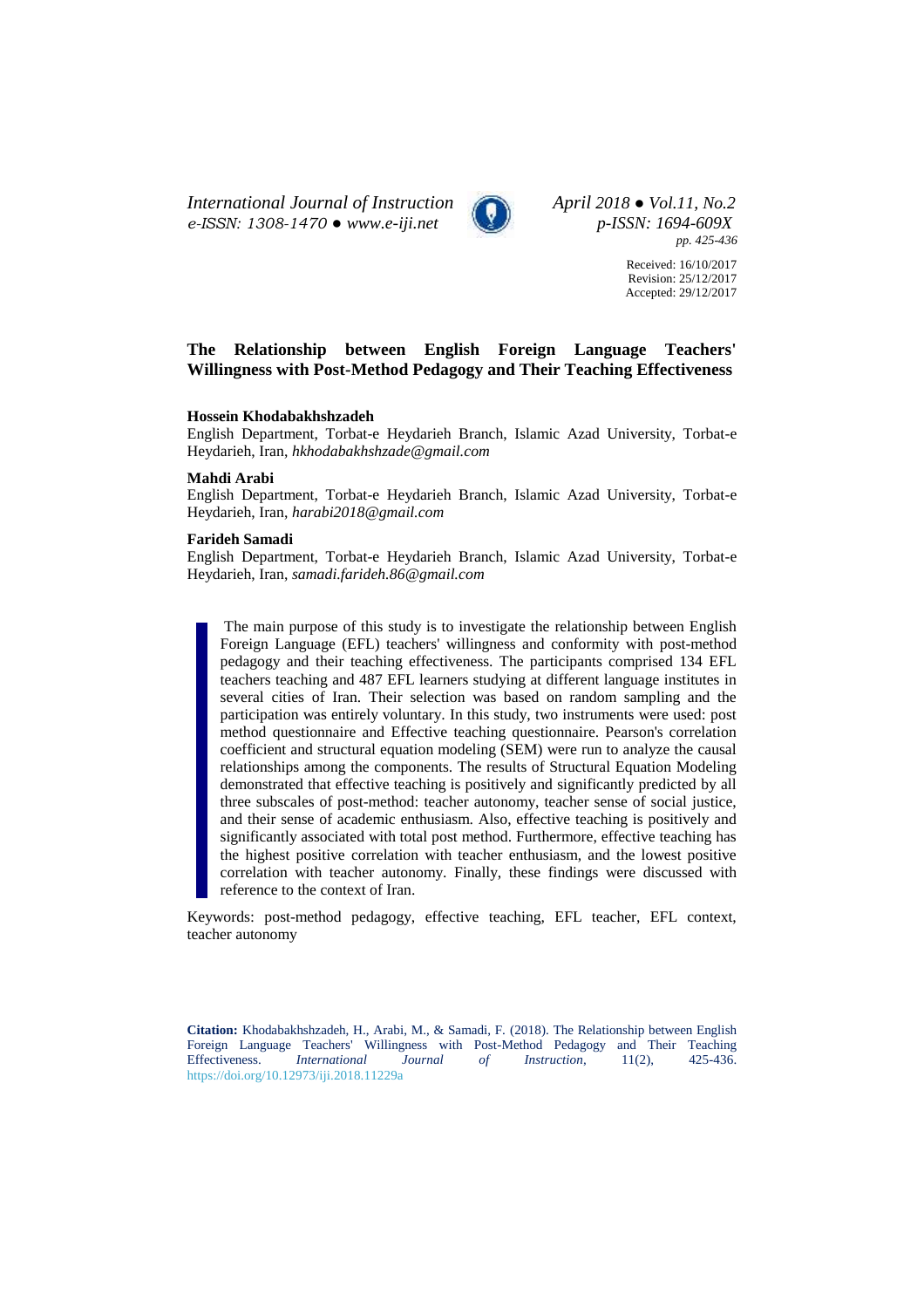## **INTRODUCTION**

During last decades, English language teaching career has faced a drastic change of consideration and direction. One of the changes is the loss of methods (Allwright, 1991) from academic arguments and the increase of the post-method controversies. ELT teachers and practitioners came to this conclusion that no method is best for every situation (Kumaravadivelu, 1994). Then, in this situation, Kumaravadivelu (1994) proposed post-method pedagogy which was free from the method-based framework. "There was a never-ending enthusiasm for one method or another until Kumaravadivelu (2003) introduced the concept of the post-method era implying a move beyond methods" (as cited in Safari & Rashidi, 2015, p.98). Kumaravadivelu (2006a) argues that "the post-method condition is a sustainable state of affairs that compels us to fundamentally restructure our view of language teaching and teacher education" (p. 170). Kumaravadivelu (2006b) adds that the aim of post-method is to train teachers to theorize their practice and to empower them and to give them autonomy. Teacher education traditionally "views teachers as passive recipients of transmitted knowledge rather than active participants in the construction of meaning … does not take into account the thinking or decision-making of teachers" (Crandall, 2000, p. 35) while post method pedagogy views teachers as transformations of knowledge. In this situation "it is teachers who have to act as mediators between theory and practice, between the domain of disciplinary research and pedagogy" (Widdowson, 1990, p. 22). Also, teacher autonomy is one of the main factors of post-method that "it can be seen as defining the heart of post-method pedagogy" (Kumaravadivelu, 2001, p. 548). So, autonomous teachers have willingness and conformity with the post-method pedagogy. Finally, in this era teachers have a key role in their classes and their will and enthusiasm are considered as the main focus of education (Clarke, 1994). One of the main concerns of this pedagogy is teaching effectiveness. Teaching effectiveness has been defined differently by different people in different contexts based on their aims and constructs. Generally speaking, effective teaching means meeting educational goals and programs. Barry (2010) argued that "Effective teachers know who their students are. They know their students' learning styles, their strengths and their deficits as learners. They are masters of their subject matter…but more importantly, effective teachers are always focused on their students' learning" (p.8). Now, the question is whether the willingness and conformity of teachers with post-method condition makes them more effective.

Among some studies on postmethod pedagogy, Khany & Darabi (2014) conducted a study in an Iranian ELT context focused on the reflection of principles-based and postmethod pedagogy in teachers' performance in the classroom. In addition, Tasnimi (2014) outlined the role of teachers in the postmethod era. Because of the possible relationship between teacher beliefs and classroom practices, these studies suggest a need to investigate the actual language teaching practitioners' perceptions of postmethod. Also, Post-method pedagogy is still a new concept, especially in Iran. So, few studies have been done in the field of post method pedagogy and especially its relation with teaching effectiveness. When the literature is reviewed, the absence of extensive literature on both postmethod pedagogy and teacher effectiveness suggests a clear need to examine postmethod pedagogy among EFL teachers in Iran and the extent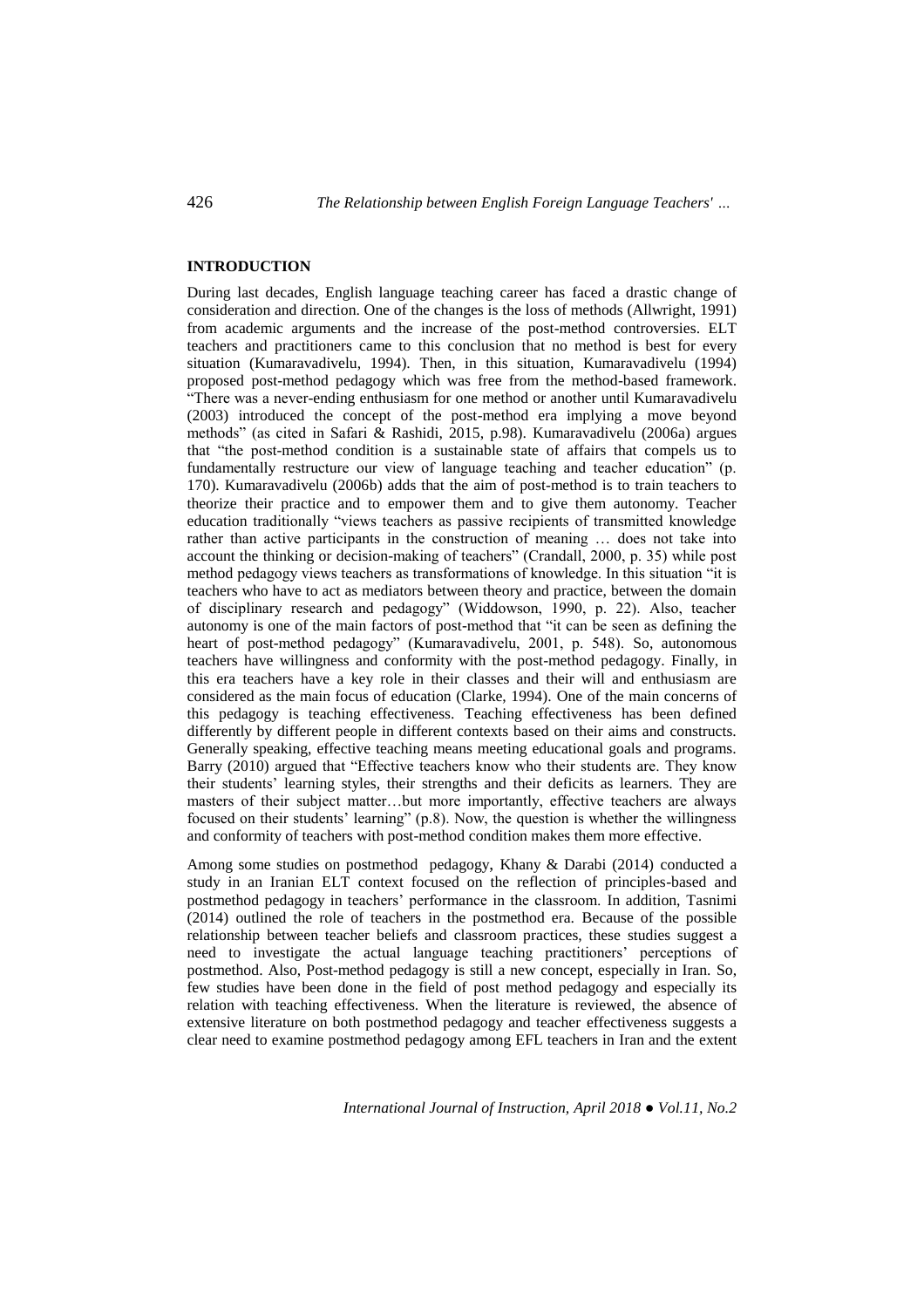which postmethod pedagogy contributes to teaching effectiveness. In that sense, interrelating teaching effectiveness and postmethod pedagogy framework may help to evaluate the relationship between these two important theoretical frameworks. Therefore, because of scarcity of researches in the area of post-method pedagogy, the aim of this study is to examine the relationship between EFL teachers' willingness and conformity with post-method pedagogy and their teaching effectiveness.

### **Research Question**

Based on what was mentioned above, the present study aims to answer the following research question:

 Is there any significant relationship between Iranian EFL teachers' willingness and conformity with post-method pedagogy and their teaching effectiveness?

### **REVIEW OF LITERATURE**

### **Post-Method Pedagogy**

According to Rodgers (2000) the past century was the "age of methods" because language teaching methods convert to alternative methods (Richards & Rodgers, 2003). Anthony (1963, as cited in Brown, 2002) called Method is "an overall plan" for demonstration of teaching materials on the basis of an elected way. Richards and Rodgers (1986) called method "as an umbrella" containing approach, design and procedure. Then as well, Prabhu (1990) defined method as classroom activities. Some researchers have stated several weaknesses of methods and have mentioned the reasons of inefficiency of them. Pennycook (1989) stated that methods symbolize concerned knowledge and they help the superior power system in community, resulting to "a deskilling of the role of teacher, and grater institutional control over classroom practice" (p. 610). Brown (2002) argues that methods are so prescriptive and alike to each other in some facets. As a result of these argumentations, Brown stated that the "concept of separate methods is no longer a central issue in language teaching practice" (p. 10).

Kumaravadivelu (2003) was the first person who introduced the concept of the "postmethod pedagogy". He (2006a) argues that the post-method condition is a tenable situation that constrains us to basically rebuild our perspective language teaching and teacher education. He (2006b) made further comment that the goal of post-method is to educate teachers to theorize their practice and to empower them and to give them autonomy. Furthermore, teacher autonomy is one of the main factors of post-method that can be viewed as characterizing the essence of post-method pedagogy (Kumaravadivelu, 2001, p. 548). Finally, in this era teachers have a key role in their classes and their will and enthusiasm are considered as the main focus of education (Clarke, 1994).

Kumaravadivelu (2006a) counted three principles as the components of post-method pedagogy as particularity, practicality, and possibility (as cited in Rashidi & Khajavi, 2014):

1. Particularity: It is the chief constituent of post-method pedagogy referring to the role of context or situation. Kumaravadivelu (2006a) argues that we "must be sensitive to a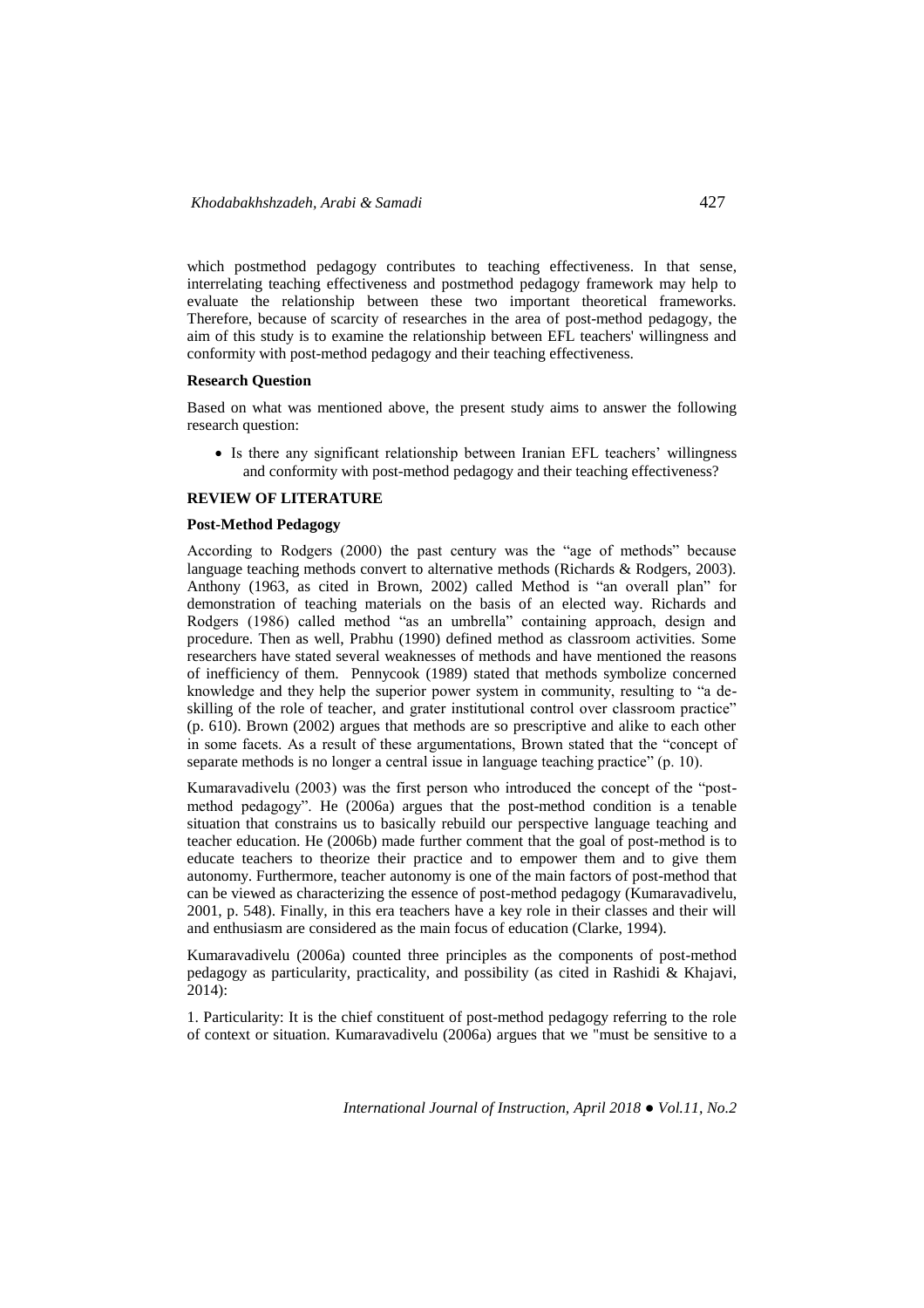particular group of teachers teaching a particular group of learners pursuing a particular set of goals within a particular institutional context embedded in a particular sociocultural milieu" (p. 171). In addition, Howatt & Widdowson (2004) believe that teachers should not recognize local situation as limitation to be removed but situation to be meet. That is "a shift to localization".

2. Practicality: Kumaravadivelu (2001) argues that there should be conformity between theories and practices. In other words, theorizes of teachers should harmonize with practices in their classrooms. Theories and practices complement one another (Zakeri, 2014).

3. Possibility: Gholami, Bonyadi, and Mirzaei (2012) defined this principle as the degree that our interpreting of ourselves and our community are really influenced by the language we speak or study. This refers to the sociopolitical facet of English language teaching in post-method pedagogy.

Rashidi and Khajavi (2014) in their research tried to demonstrate post-method era and examine different aspects of this pedagogy. Also, they offered a number of strategies that help to fruitful implementation of post-method approach. In another study, Tasnimi (2014) first defined the notion of method and then the change from method to postmethod was examined. He second elaborated different approaches to post-method. Finally, he discussed about the role of teacher, teacher educator and prospective teacher. Regarding the researches done in the context of Iran, Safari and Rashidi (2015) carried out a semi structure interview and tried to reveal English teachers' limitations and obstacles in applying post-method as a new EFL pedagogy in Iran and found out different barriers in this regard. In another study, Khatib and Fathi (2014) investigated the controversial matter of post-method pedagogy by making known of it and proposing some strenuous problems that it creates for a post-method teacher in conduct. To sum up, the role of teacher is crucial in any post-method pedagogy. In this era, teachers are regarded as researchers, practitioners, theorizers of their practice and practitioners of their theories (Tasnimi, 2014).

# **Teaching Effectiveness**

Teaching effectiveness has been defined differently by different people in different contexts based on their aims and constructs. According to James and Sammons (2013) effectiveness refers to the capability to promote achievement scores of students and to increase students' progress.

Barry (2010) mentioned that teaching effectiveness can be perceived by assessing what effective instructors know and carry out in their daily professional activities. Also, he (2010) argues that "these involve a deep understanding of subject matter, learning theory and student differences, planning, classroom instructional strategies, knowing individual students, and assessment of student understanding and proficiency with learning outcomes" (p.3-4). Marsh and Roche (1997) commented about the assessment of teaching effectiveness that "teaching effectiveness can be evaluated by current students, former students, the teacher himself or herself, colleagues, administrators, or trained observers (p. 1189).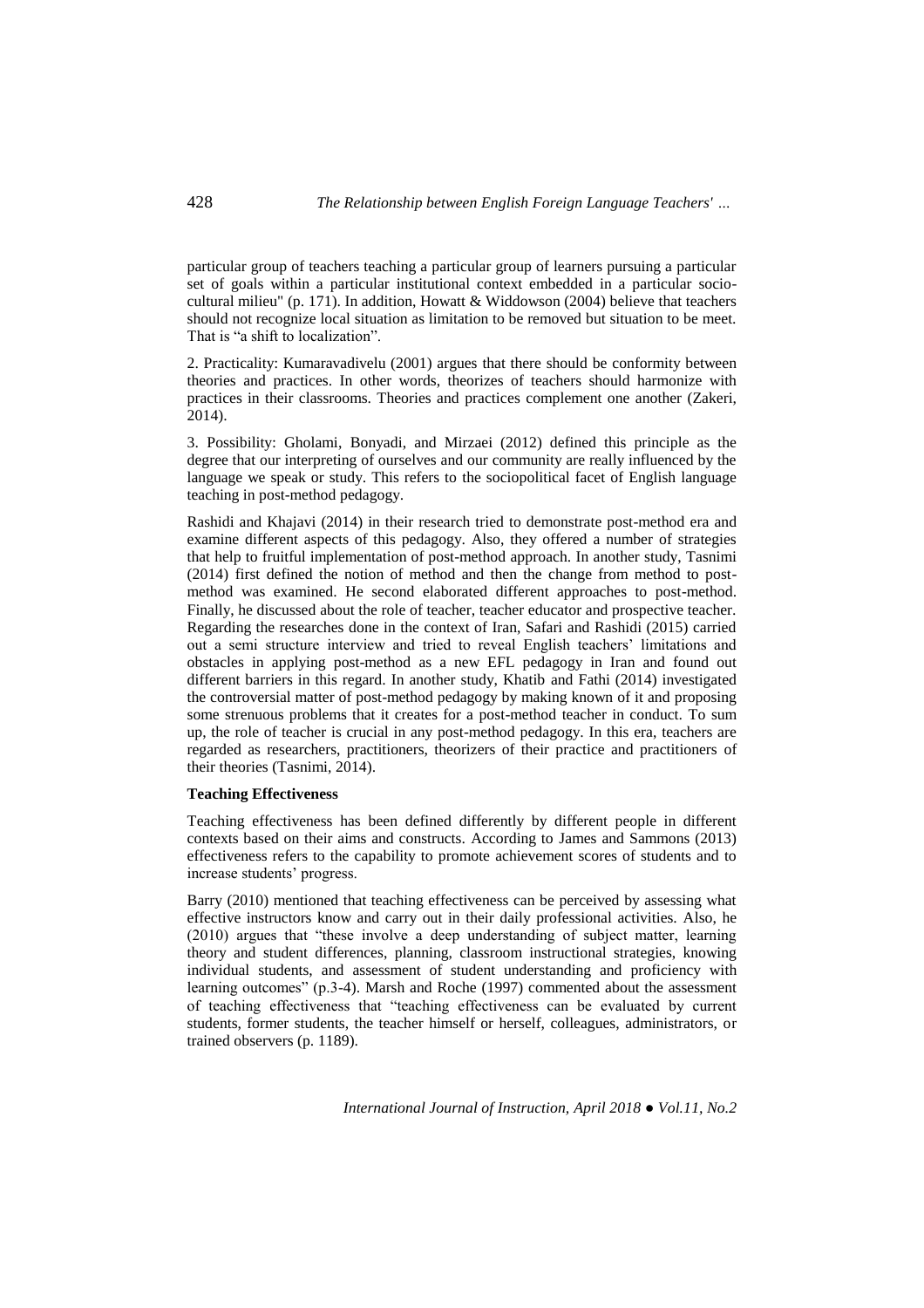Regarding the researches done in this area, Kafi and Motallebzadeh (2015) examined the relationship between EFL teachers' effective teaching and the language learning motivation of Iranian EFL learners. They found a significant positive relationship between teachers' effective teaching and the L2 learners' language learning motivation. Brown (2009) in an attempt examined students' and teachers' perceptions of effective foreign language teaching by a 24-item questionnaire at the University of Arizona (As cited in Demiroz & Yesilyurt, 2015). According to their result, the students are in favor of a grammar-based approach while their teachers preferred a more communicative classroom. Ashraf and Hosseinnia (2017) in their study examined the relationship between professional ethics and teacher effectiveness. Their results have shown that there is a significant relationship between those two variables. In another study, Hosseinnia (2017) also found the significant relationship between emotional intelligence and teaching effectiveness. So, various factors have positive relationship with teaching effectiveness. Also, it has been revealed that some factors have negative relationship with teaching effectiveness. Motallebzadeh, Ahmadi, and Hosseinnia (2017) in their study examined the relationship between EFL teachers' reflective practices and their teaching effectiveness. Their results indicated that there were positive and significant correlation between total reflective practices and total teaching effectiveness. In other words, higher scores on teachers' reflective practices correlated with high effective teaching. In addition, among five sub-factors of teachers' reflective practices, Affective reflection had the highest correlation and Critical reflection has the lowest correlation with total teaching effectiveness.

# **METHOD**

### **Participants**

Two groups participated in this study. The first group is 134 EFL teachers teaching at different language institutes in several cities of Iran. Their selection was based on random sampling and the participation was entirely voluntary. They were 50 females and 84 males whose age varied from 20 to 37 ( $M = 28.42$ ,  $SD = 3.21$ ) with 1 to 15 years of teaching experience (*M=8.24, SD=2.79*). The teachers had all majored in the various branches of English such as teaching, literature, and translation at B.A. or M.A. or PhD. This group of participants completed the post-method inventory. The other group is 487 EFL learners participated in this study from the above-mentioned institutes. Their ages ranged between15 and 40 ( $M = 24.35$ , SD = 4.24). All of them were intermediate and upper-intermediate learners of English. This group of participants assessed their teachers' effectiveness by Effective teaching questionnaire.

#### **Instruments**

In this study, two types of instruments were used. One instrument is post method questionnaire and the other is teaching effectiveness questionnaire.

## *Post method questionnaire*

This questionnaire was developed and validated by Fat'hi, Ghaslani and Parsa (2015). This questionnaire included three factors of "Teacher sense of social justice, Teacher autonomy, and Teacher sense of academic enthusiasm" was developed based on the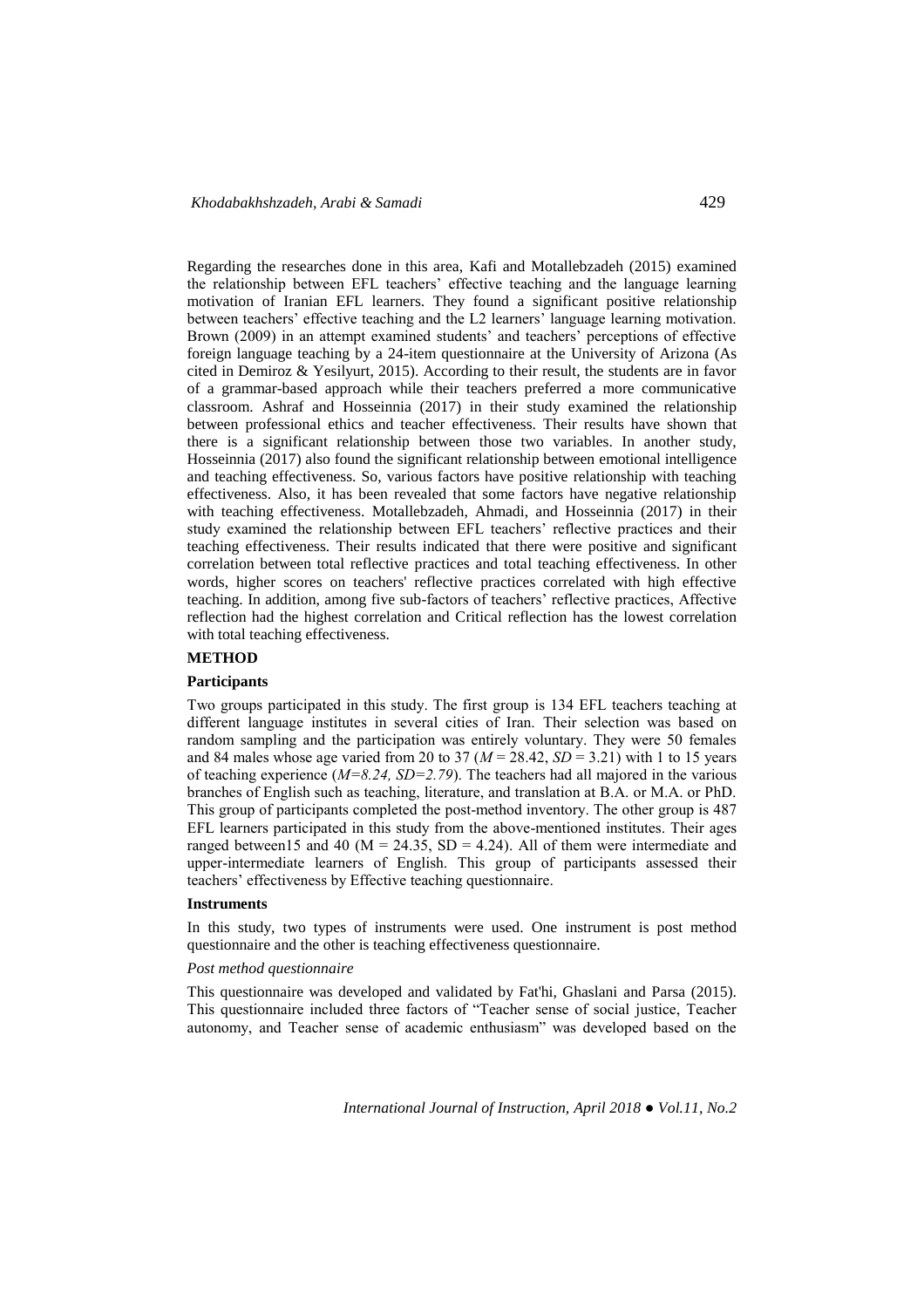three components of practicality, particularity and possibility as proposed by Kumaravadivelu. It consisted of two parts. Part I is related to personal characteristics of respondents, such as gender, years of teaching experience and …. Part II has 29 items accompanied by a 6-point scale ranging from strongly disagree to strongly agree. The reliability calculated with Cronbach alpha was .85. Also, in order to examine the construct validity of the post-method questionnaire, two types of factor analysis, namely Exploratory Factor Analysis (EFA) and Confirmatory Factor Analysis (CFA) were used. To examine the reliability of the questionnaires Cronbach's Alpha was used. The reliability coefficient was .765 for Post Method Questionnaire, which shows the scale has an acceptable reliability.

### *Effective teaching questionnaire*

Effective teaching questionnaire is designed by Kafi and Motallebzadeh (2015). It has 54 items based on a 5-point Likert scale varying from (1) "never" to (5) "always". It should be responded by the EFL students. The inventory included 4 subscales on effective teaching (Engagement, Delivery of Instruction, Behavior Management and Self-awareness of Personal Features) each of which includes up to 16 items. This inventory was validated by two experts in the ELT, also their reliability, using Cronbach's alpha, was estimated to be .87.

#### **Procedure**

The data collection of this study took place in June and July 2017. This correlational study collected quantitative data through two questionnaires. The participants (teachers and learners) answered the questionnaires in the presence of the researcher. The questionnaire took about 30-40 minutes. There was no limitation of time in doing. After a brief explanation of the purpose of the research, the participants received the questionnaires. Moreover, the process of distribution of questionnaires was done by hand. We explained the purpose of completing the questionnaire and asked them not to write a name on them. They were required to provide demographic information such as, gender and years of experience only. After gathering the data, they were calculated in SPSS software and were analyzed by Structural equation modeling software.

### **FINDINGS**

Descriptive statistics of effective teaching and different components of post method pedagogy questionnaire, in other words, teacher autonomy (TA), teacher sense of social justice (TSJ), and their sense of academic enthusiasm (TAE), are presented in Table 1.

#### Table 1

Descriptive statistics of effective teaching and different components of post method questionnaire

|                                   | N   | Min   | Max    | Mean   | SD    |
|-----------------------------------|-----|-------|--------|--------|-------|
| <b>Effective Teaching</b>         | 487 | 79.00 | 211.00 | 149.58 | 15.24 |
| <b>Teacher Autonomy</b>           | 134 | 7.00  | 28.00  | 24.19  | 3.11  |
| Teacher Sense of Social Justice   | 134 | 15.00 | 56.00  | 47.30  | 6.24  |
| Teacher Sense of Enthusiasm       | 134 | 21.00 | 63.00  | 55.12  | 7.48  |
| <b>Total Post-Method Pedagogy</b> | 134 | 35.00 | 162.00 | 109.04 | 13.29 |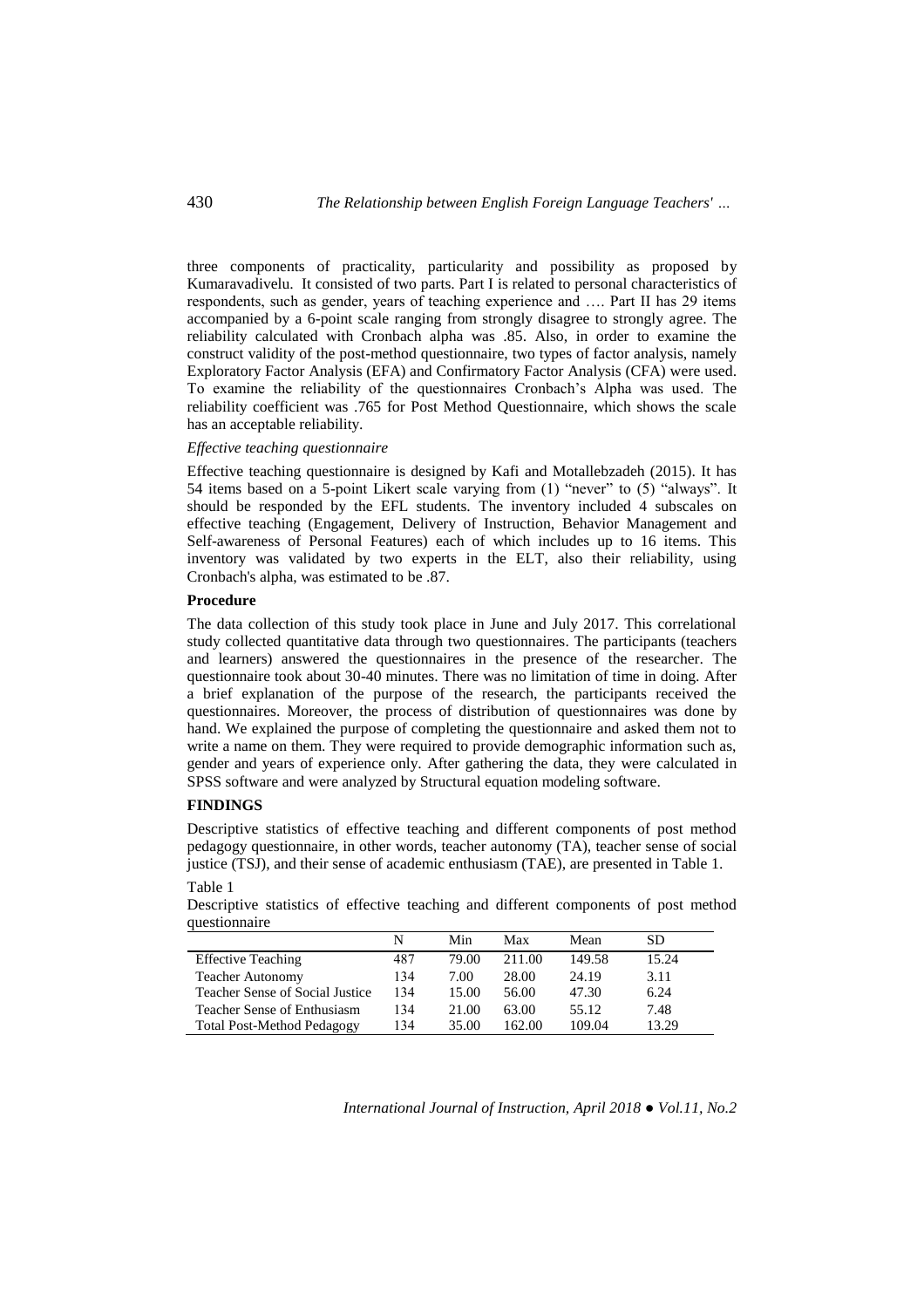Table 2 summarizes the information obtained from Cronbach alpha analyses. As can be seen, the utilized questionnaires gained acceptable indices of Cronbach alpha as a whole as well as in their subscales.

Table 2 Results of Cronbach alpha indices after reliability analysis

| Scale                     | <b>Subscales</b>                    | Cronbach alpha |
|---------------------------|-------------------------------------|----------------|
|                           | <b>Teacher Autonomy</b>             | .82            |
| Post Method               | Teacher Social Justice              | .89            |
|                           | Teacher Enthusiasm                  | .86            |
|                           | Total                               | .91            |
| <b>Effective Teaching</b> | Engagement                          | .85            |
|                           | Delivery of Instruction             | .79            |
|                           | <b>Behavior Management</b>          | .81            |
|                           | Self-awareness of Personal Features | .84            |
|                           | Total                               | .88            |

The alpha coefficient for Total Post Method (.91), and for total Effective Teaching (.88), suggest that the items have relatively acceptable internal consistency. Note that a reliability coefficient of .70 or higher is considered "acceptable" in most social and psychological science research situations (Evans, 1996).

To examine the research question, the proposed model was tested using the Amos 24 statistical package. To check the strengths of the causal relationships among the components, the standardized estimates were examined. As indicated in Figure 1, an estimate is displayed on each path.

A number of fit indices were examined to evaluate the model fit. As Table 3 shows the chi-square/df ratio (2.314), RMSEA (.062), GFI (.90), and CFI (.91), all the fit indices lie within the acceptable fit thresholds. Hence, it can be concluded that the proposed model had a perfect fit with the empirical data.

Table 3 Goodness of fit indices

|                | X2/df | ЭFI  | ΓH   | <b>RMSEA</b> |  |
|----------------|-------|------|------|--------------|--|
| Acceptable fit |       | >.90 | >.90 | $.08\,$      |  |
| Model          |       | 906  | 917  | .062         |  |

Figure 1 represents the schematic relationships between effective teaching and subscales of post-method. The results demonstrated that effective teaching is positively and significantly predicted by all three subscales of post-method: teacher autonomy ( $\beta$ = .17,  $p < .05$ ), teacher sense of social justice ( $\beta$ = .28,  $p < .01$ ), and their sense of academic enthusiasm (β = .35, *p* < .01).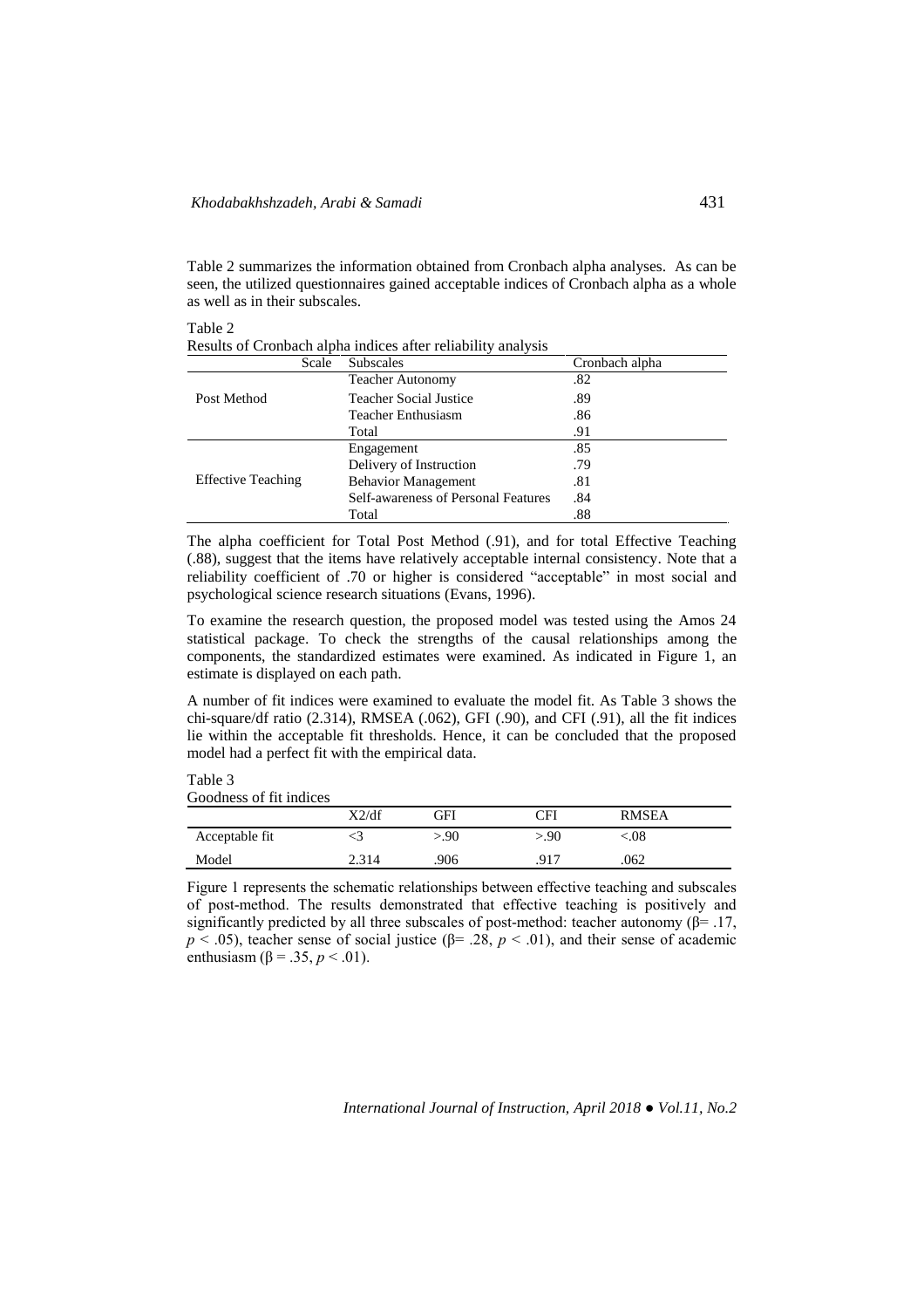

### Figure 1

Table 4

The schematic representation of the relationships between effective teaching and subscales of post-method

Note: TA= Teacher autonomy, TSJ= Teacher sense of social justice, TAE= Teacher sense of academic enthusiasm, EN= Engagement, DEL= Delivery of Instruction, BE= Behavior Management, and SELF= Self-awareness of Personal Features.

The correlation coefficients between effective teaching and subscales of post-method are presented in Table 4.

| The Correlation Coefficients between effective teaching and subscales of post-method |          |          |          |          |      |
|--------------------------------------------------------------------------------------|----------|----------|----------|----------|------|
|                                                                                      |          |          |          |          |      |
| 1. Effective Teaching                                                                | 1.00     |          |          |          |      |
| 2. teacher autonomy                                                                  | $.227**$ | 1.00     |          |          |      |
| 3. Teacher Social Justice                                                            | $.408**$ | $.450**$ | 1.00     |          |      |
| 4. Teacher Enthusiasm                                                                | $.495**$ | $.603**$ | $.411**$ | 1.00     |      |
| 5. Total post method                                                                 | $.397**$ | $.771**$ | $.654**$ | $.702**$ | 1.00 |
| **e $\alpha$ rrelation is significant at the level of 0.05                           |          |          |          |          |      |

\*correlation is significant at the level of 0.05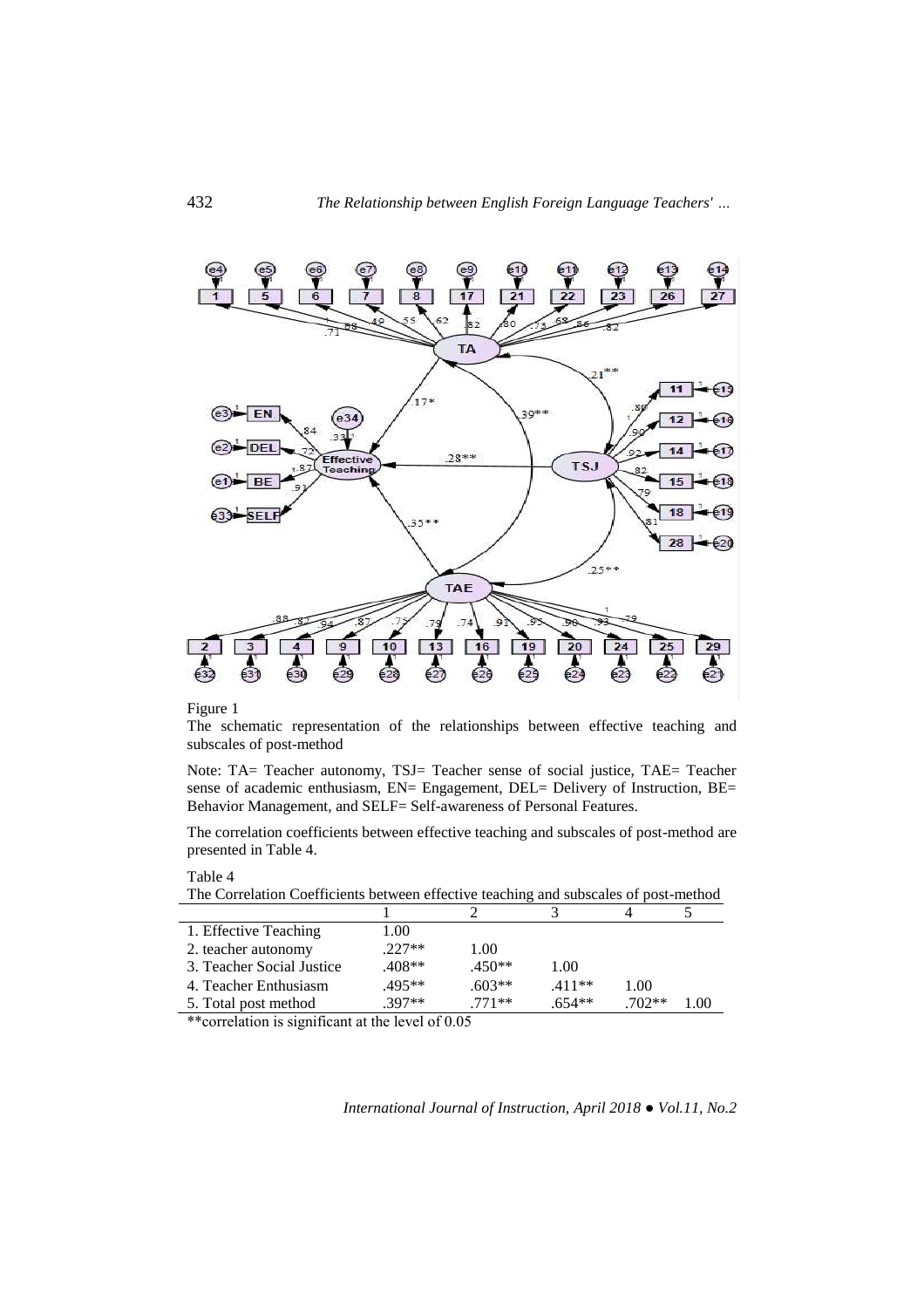As it can be seen, effective teaching is positively and significantly associated with total post method ( $r = .397$ ,  $p < .05$ ). Effective teaching has the highest positive correlation with teacher enthusiasm ( $r = .495$ ,  $p < .05$ ), and the lowest positive correlation with teacher autonomy ( $r = .227$ ,  $p < .05$ ). The results will be discussed in the next section.

### **DISCUSSION AND CONCLUSION**

One of the good strategies used by post-method teachers is teacher reflection. The results are consistent with Motallebzadeh et al. (2017) study who investigated the relationship between EFL teachers' reflective practices and their teaching effectiveness. Their results indicated that there were positive and significant correlation between total reflective practices and total teaching effectiveness. Also, one of the components of the post-method pedagogy is teacher autonomy. The findings of different studies (Berry, Daughtrey, & Wieder, 2010; Hulpia, Devos, & Van Keer, 2010) are in consistent with the finding of this study that the autonomous teachers are empowered teachers and may be more effective teachers and are influential in their students' achievement. Gurganiousn (2017) in his doctoral dissertation examined the relationship between teacher autonomy and students' achievement and he found a significant positive relationship between them. So, teachers who have more autonomy are more effective. Having autonomy allows the teachers to choose their own way of teaching based on their own teaching context. An autonomous teacher can develop his/her pedagogical practice in a way that is best for the students. Sense of having freedom and autonomy helps teachers to be more motivated in teaching (Pearson & Moomaw, 2005).

The other component of post-method pedagogy is teacher sense of academic enthusiasm. An enthusiastic teacher is a motivated teacher. He/she has lots of energy for teaching and gives those energy and knowledge to students. The finding of this study revealed that the more academic enthusiast teacher is, the more effective he/she is. This finding corroborates previous researches (Ogochi 2014; Ololube, 2006) that found a significant relationship between teacher motivation and satisfaction and teacher effectiveness.

The final component is teacher sense of social justice. Based on the result, there is a relationship between teacher sense of social justice and teaching effectiveness. This finding confirms the finding of Kaur (2012) and Mills (2009) showing that teacher sense and disposition of social justice influence on teacher effectiveness. So, teacher effectiveness needs a socio-political knowledge and being aware of how students learn and progress.

The results demonstrated that effective teaching is positively and significantly predicted by all three subscales of post-method: teacher autonomy, teacher sense of social justice, and their sense of academic enthusiasm. Also, effective teaching is positively and significantly associated with total post method. Furthermore, effective teaching has the highest positive correlation with teacher enthusiasm, and the lowest positive correlation with teacher autonomy.

The findings of the study might offer some theoretical and practical implications as far as teacher education program is concerned. The findings might support the legitimacy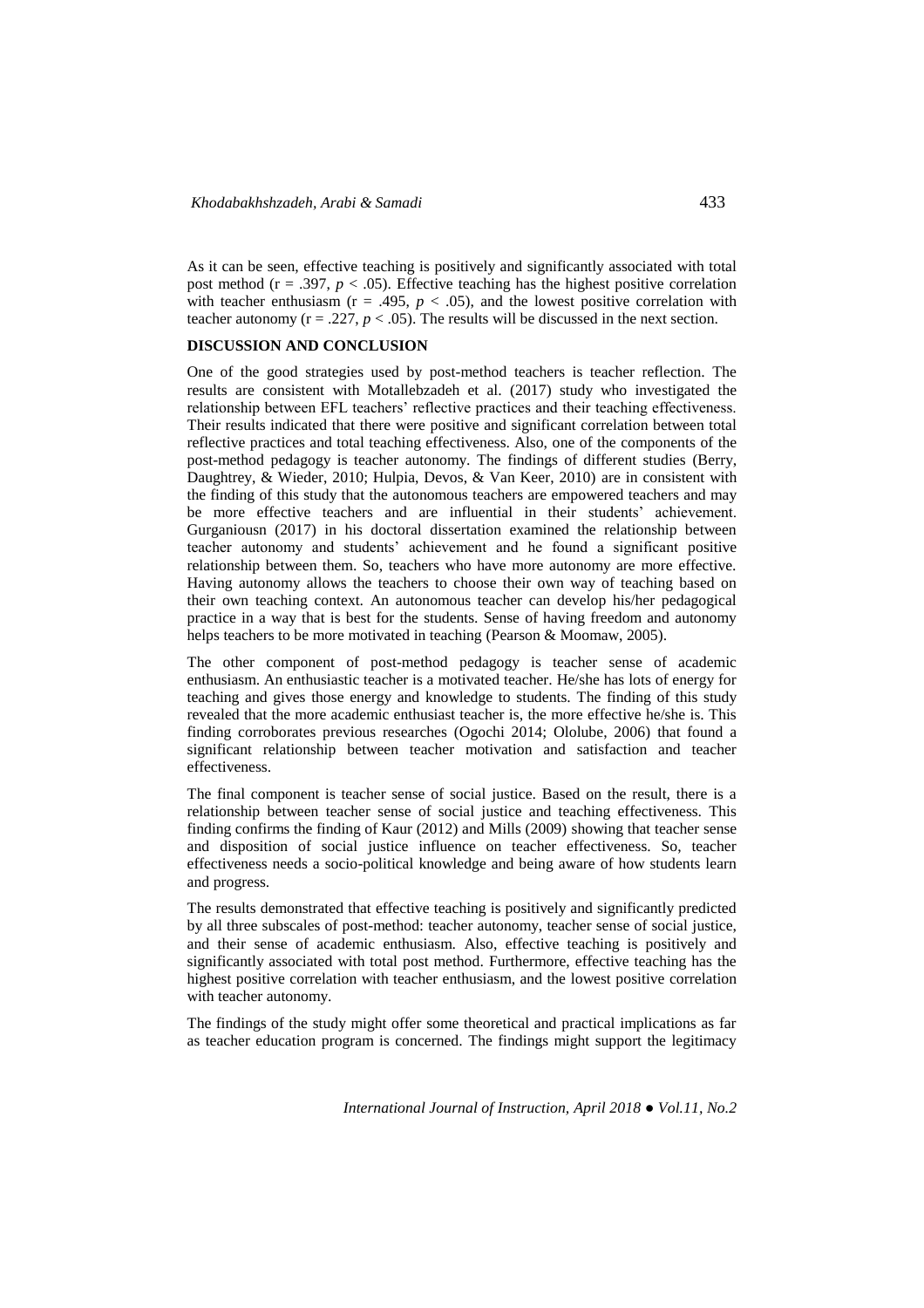and relevance of post-method pedagogy and principles. The principles of post method pedagogy make the teachers satisfied and more confident. So, the results of this study encourage the EFL teachers to leave using fixed and routinized methods and approach to the post method pedagogy in order to be more effective and satisfied. Obviously, readers must keep in mind that a study such as the present one has its own restrictions. This study employed questionnaires as the instruments for evaluating post method commitment that might not assess deeply the conformity of teachers with the principles of post-method pedagogy. This study can be replicated by means of a mix method approach to assess conformity of teachers with the principles of post-method pedagogy by other tools of data collection such as interviewing. Also, other researchers can do researches to find probable relationships between EFL teachers' conformity of teachers with the principles of post-method pedagogy with other variables such as teacher burn out.

# **REFERENCES**

Allwright, R. L. (1991). *The death of the method* (Working Papers No. 10). Lancaster, England: The University of Lancaster, The Exploratory Practice Center.

Anthony, E. M. (1963). Approach, method, and technique. *English Language Teaching*, *17*(2), 63-67.

Ashraf, H., & Hosseinnia, M. (2017). *EFL teachers' commitment to professional ethics and their teaching's effectiveness: A relationship study*. Manuscript submitted for publication.

Barry, R. A. (2010). *Teaching Effectiveness and Why It Matters*. Marylhurst University and the Chalkboard Project.

Berry, B., Daughtrey, A., & Wieder, A. (2010). A better system for schools: Developing, supporting and retaining effective teachers. New York: Center for Teaching Quality, Teachers Network.

Brown, H. D. (2000). *Principles of Language Learning and Teaching*. New York: Longman.

Brown, H. D. (2002). English Language Teaching in the post-Method era: Toward better diagnosis, treatment, and assessment. In J. C. Richards & W. A. Renandya (Eds.), *Methodology in language teaching: An anthology of current practice* (pp.9-18). Cambridge: CUP.

Clarke, M. A. (1994). The Dysfunctions of the Theory/Practice Discourse. *TESOL Quarterly*, *28*, 1, 10-27.

Crandall, J. A. (2000). Language teacher education. *Annual Review of Applied Linguistics*, *20*, 34-55.

Demiroz, H., & Yesilyurt, S. (2015). Effective foreign language teaching: Perceptions of prospective English language teachers. *Universal Journal of Educational Research*, *3* (11), 862- 870.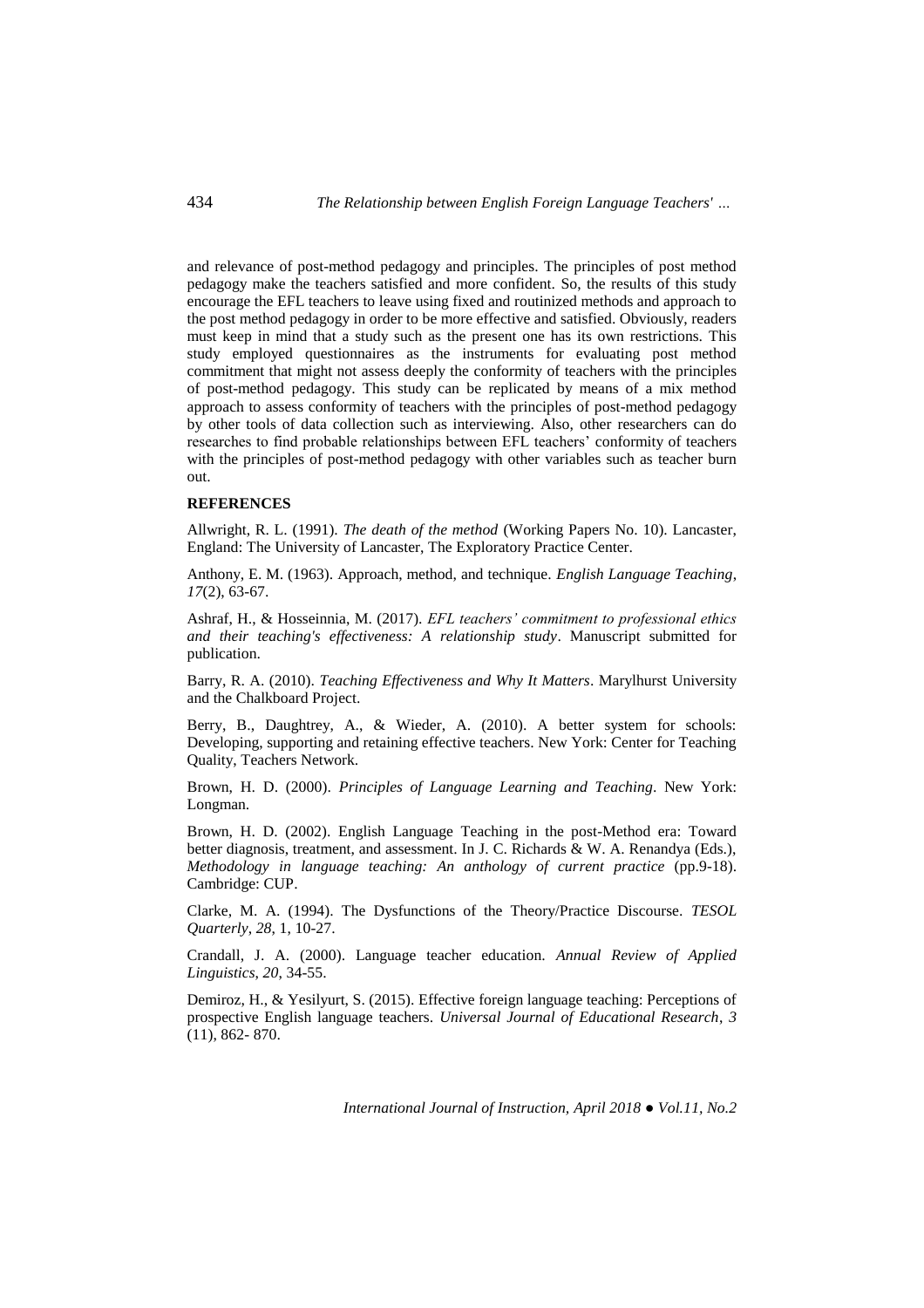Evans, J. D. (1996). *Straightforward statistics for the behavioral sciences*. Pacific Grove, CA: Brooks/Cole Publishing.

Gholami, J., Bonyadi, A., & Mirzaei, A. (2012). Postmodernism vs. Modernism in Iranian Non-Governmental English Language Institutes. *Modern Journal of Language Teaching Methods*, 128-143.

Gurganiousn, N. J. (2017). The relationship between teacher autonomy and middle school students' achievement in science. Unpublished doctoral dissertation, Walden University, Minneapolis, Washington, USA.

Hulpia, H., Devos, G., & Van Keer, H. (2010). The influence of distributed leadership on teachers' organizational commitment: A multilevel approach. *Journal of Educational Research*, *103*(1),40-52. doi:10.1080/00220670903231201

Hosseinnia, M. (2017, January, 20). *EFL teachers' emotional intelligence and their teaching's effectiveness: A relationship study*. A presented article in 37th Annual Thailand TESOL International conference "ELT pathways to professional excellence".

Howatt, A. P. R., & Widdowson, H. G. (2004). *A history of English language teaching* (2nd ed.). Oxford: OUP.

James, K., & Sammons, P. (2013). Effective Teaching: A Review of Research and Evidence, Oxford University Press.

Kafi, Z., & Motallebzadeh, KH. (2015). Effective teaching and language learning motivation: a study on the interconnection. *Indonesian EFL Journal, 1*(2), 135-143.

Kaur, B. (2012). Equity and social justice in teaching and teacher education. *Teaching and Teacher Education*, *28*, 485-492.

Khany, R., & Darabi, R. (2014). ELT in Iran: Reflection of the principles-based and post-method pedagogy in language teaching. Procedia - *Social and Behavioral Sciences*, *98*(6), 908-916.

Khatib, M., & Fathi, J. (2014). The investigation of the perspectives of Iranian EFL domain experts on post-method pedagogy: A Delphi technique. *Journal of Teaching Language Skills*, *33*(3), 89-112.

Kumaravadivelu, B. (1994). The Post-Method Condition: (E)merging strategies for second/foreign language teaching. *TESOL Quarterly*, *28*(1), 27-48.

Kumaravadivelu, B. (2001). Toward a Postmethod Pedagogy. *TESOL Quarterly*, *35*(4), 537-560.

Kumaravadivelu, B. (2003). Critical language pedagogy: A post-method perspective on English language teaching. *World Englishes*, *22*(4), 539-550.

Kumaravadivelu, B. (2006a). "TESOL methods: Changing tracks, challenging trends", *TESOL Quarterly*, *40*(1), 59-81.